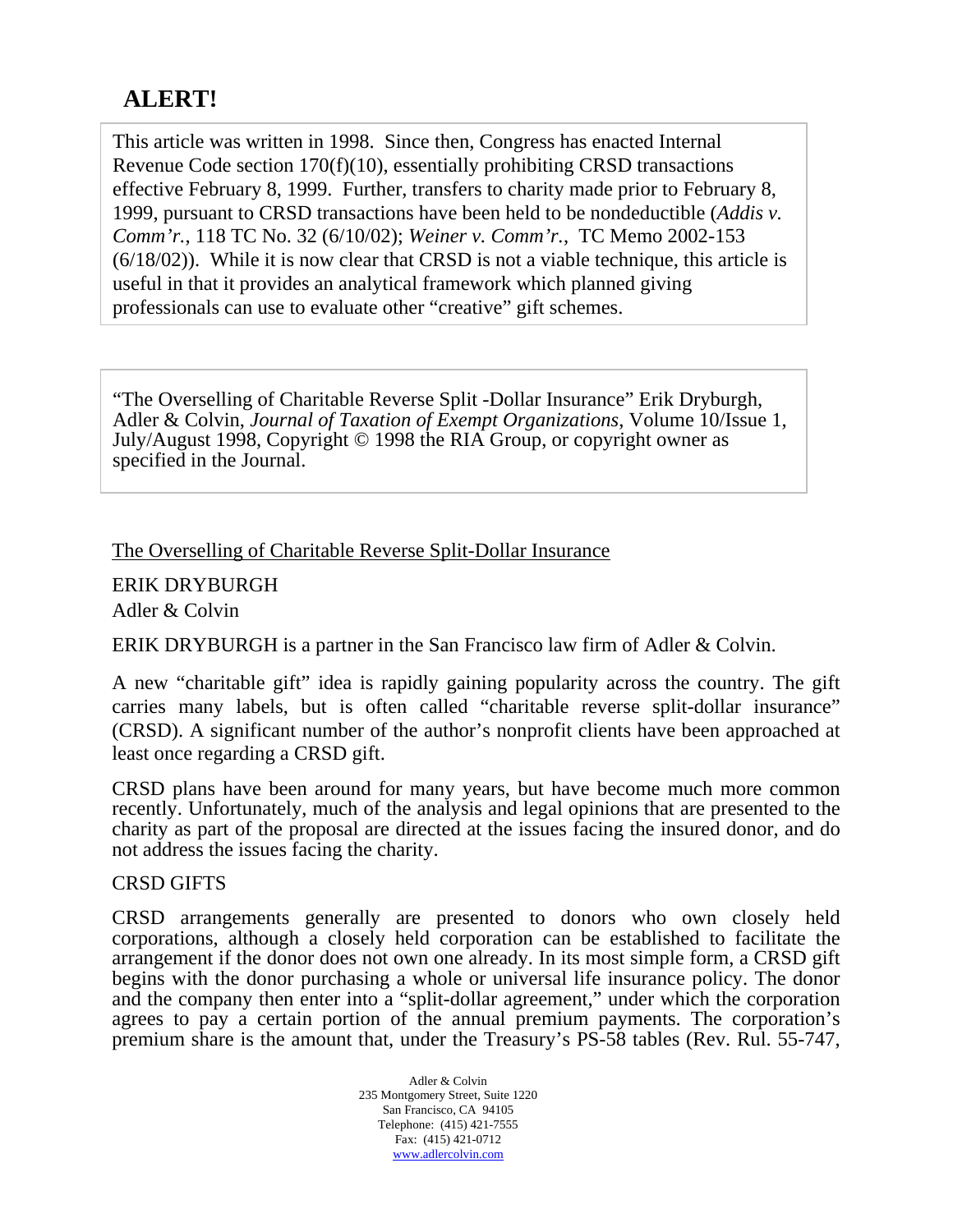1955-2 CB 228), represents the annual cost of the renewable term portion of the insurance policy. In consideration for this agreement, the donor assigns a portion of the death benefit to the corporation.

In addition, the donor and the corporation agree that the corporation should "pre-pay" its share of the premiums. Premiums that would normally be paid over 20 to 30 years will instead be paid in five or ten. This creates an "unearned premium account," which represents the premiums that the insurance company has not yet earned but that have nevertheless been paid. This account grows for the five- or ten-year period during which the corporation overpays the premium. It is then spent down by the insurance company over the following years to pay for those years' premiums.

The split-dollar agreement also provides that, should the insured die while there is a balance in the unearned premium account, it will be paid to the corporation in addition to its share of the death benefit. Finally, the donor is allowed to borrow a significant portion of the policy value, but that amount is limited to ensure that the corporation's share of the death benefit and unearned premium account remains in the policy.

This split-dollar arrangement becomes a CRSD when the corporation assigns all of its rights and duties in the split-dollar agreement to a charity. At the same time, the donor lets it be known that he or she will make annual cash gifts to the charity in an amount equal to the charity's premium payment. All CRSD proposals acknowledge that no agreement to make these contributions can be binding on the donor, but make it clear that the charity can rely on the donor's continued "generosity."

There are many variations on the above theme, involving insurance trusts, partnerships, and other legal entities. Nonetheless, the basic concepts and legal risks are the same.

Example. The following example is very similar to a CRSD proposal the author reviewed recently. In addition to changing the names to protect the innocent, the fact pattern has been altered in one other significant respect—the real charity was also asked to pay \$5,000 in legal fees associated with structuring the transaction! This element was deleted in the following example, as most proposals have not included this request.

Facts. The donor is John Street, age 45. Street or his corporation will make contributions to the charity totalling \$203,224. The charity will use the contributions to make premium payments on a life insurance policy, of which Street is the insured and owner. The premium payments are accelerated; instead of paying premiums over a period of approximately 25 years, payments of a substantially larger dollar amount are to be made over four years. Because the premium payments exceed the amount actually required to purchase the policy in the early years, an unearned premium account is created, which includes the excess premiums and the earnings on them.

Under an irrevocable assignment, the charity will receive an interest in the policy equal to (1) \$500,000 of death benefit, payable on the death of Street, plus (2) the unearned premium account, if any. If Street terminates the policy, the charity will receive the

-2-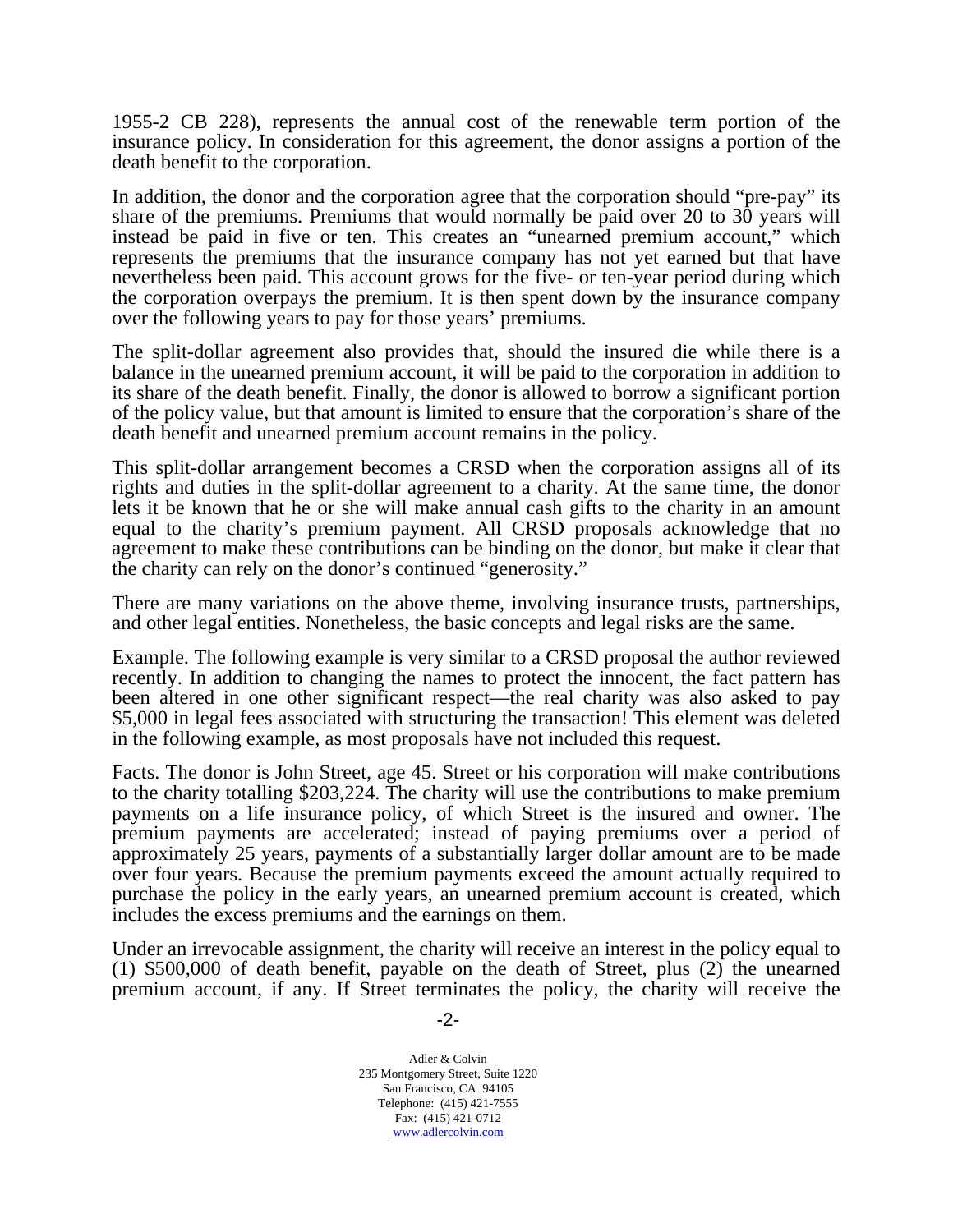unearned premium account. The year-by-year specifics of the arrangement are shown in Exhibit I on page 15.

Consequences to charity. The financial consequences to the charity of this proposed gift are as follows:

1. If Street terminates the policy before his death, the charity receives the unearned premium account. As shown in Exhibit I, this amount is always less than the amount paid to date by the charity as premiums.

2. If Street dies before reaching his life expectancy, the charity will receive the \$500,000 of death benefit plus the unearned premium account, the value of which depends on the date of death. For example, if death occurs in Year 10, the charity receives just under \$665,000 (\$500,000 plus \$164,937). If death occurs in Year 20, the charity receives approximately \$579,000.

3. Once Street lives approximately 25 years, the unearned premium account vanishes. The charity's benefit from that date forward is only the \$500,000 death benefit.

Thus, if Street lives out his life expectancy, the charity will receive a death benefit that is approximately twice the sum of the premium payments it has made. Given Street's long life expectancy, the charity's rate of return on its investment would be approximately 2.5%—roughly the current rate of inflation. If Street terminates the policy, the charity loses money because it receives back something less than its investment in the policy. Only if Street dies before living out his life expectancy will the charity recoup the premiums invested plus a reasonable rate of return (which would vary depending on the date of death). The "best case" scenario (only as far as the charity's finances go) is for Street to die in Year 4. In that situation, the charity will have paid premiums of approximately \$203,000 and will receive approximately \$691,000.

### ISSUES FACING THE CHARITY

Any charity participating in a CRSD gift will face significant legal risks. The fact that there is an "expectation" but not a "commitment" that the donor will make annual contributions equal to the charity's premium payment puts the charity in a dilemma. It must decide whether its position is that (1) the donor's contribution and the charity's premium payment are separate and distinct events, or (2) they are linked together.

Payments are separate events. This horn of the dilemma assumes, as the CRSD materials contend, that the contribution is an unrestricted gift and that the charity is investing in the policy with its own funds as part of its overall investment strategy.

 -3- If the charity wishes to proceed under this view, its board of directors needs to consider its fiduciary duty under state law to manage the charity's funds in a prudent manner. This duty is generally enforceable by the charity and the state Attorney General's office. While the exact language and details of the duty may vary from state to state, the majority of the states impose some sort of "prudent investor" duty on a charity's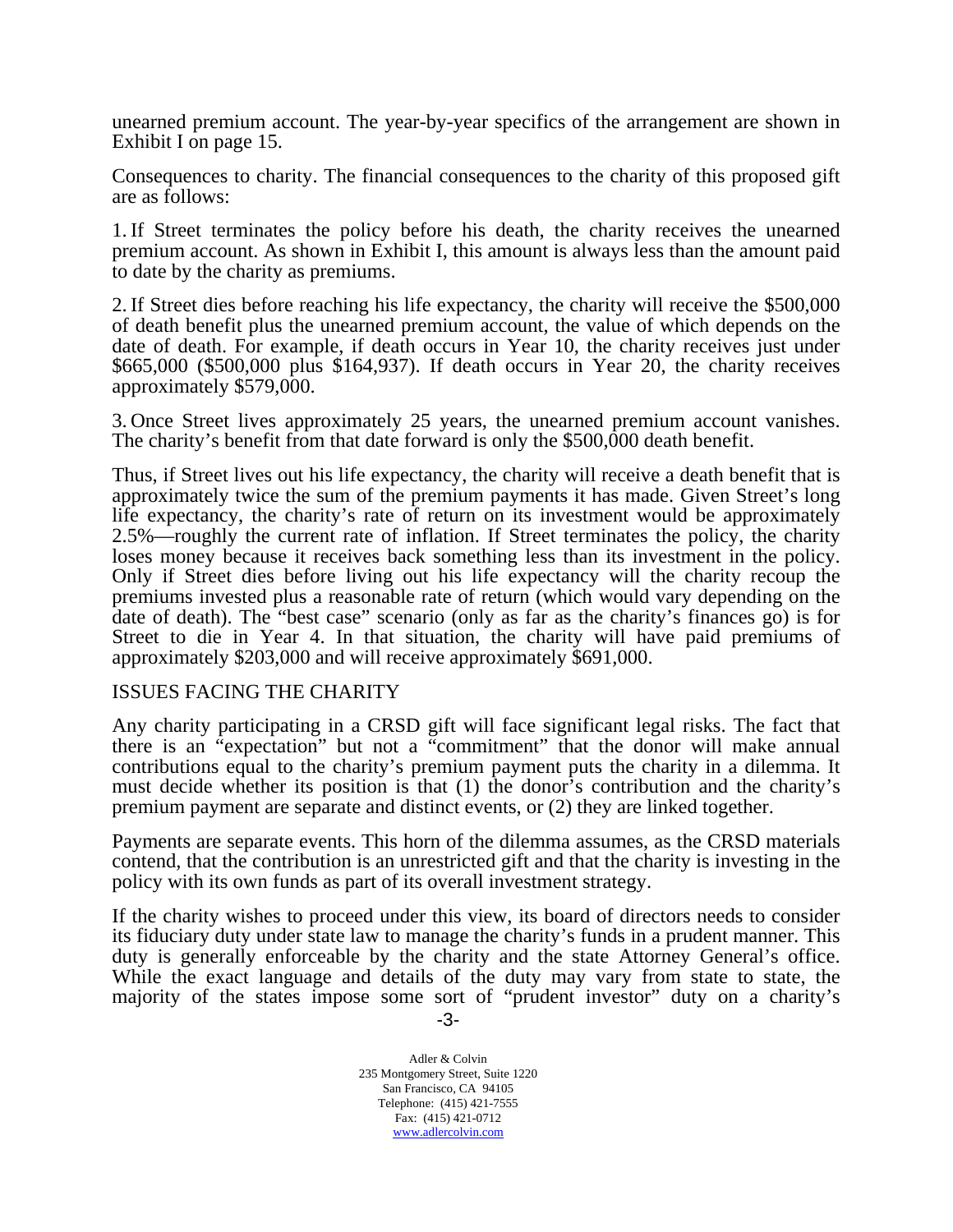directors. For example, the relevant law in California is contained in Corporations Code section 5231, which provides that "a director shall perform the duties of a director . . . in a manner such director believes to be in the best interests of the corporation and with such care, including reasonable inquiry, as an ordinarily prudent person in a like position would use under similar circumstances." Section 5240 of the California Corporations Code further provides that in investing a charity's funds, the board shall "[a]void speculation, looking instead to the permanent disposition of the funds, considering the probable income, as well as the probable safety of the corporation's capital."

Given that it is virtually impossible for the charity to ever earn any meaningful return on the funds used to make premium payments under a split-dollar agreement like the one in the example, doing so would be a clear breach of fiduciary duty. In California and many other states, the Attorney General's office has the authority to investigate a charity's investments. If it finds that the board or a particular officer or employee is responsible for authorizing an imprudent investment, it can (and in some situations, will) seek reimbursement from the responsible director, officer, or employee.

Additionally, a charity can lose its exemption under Section  $501(c)(3)$  if it engages in activities that result in private inurement or undue private benefit. Private inurement occurs when the assets or income of a charity inure (or pass) to the benefit of an individual deemed to be an insider. Whether the donor of a CRSD gift would be deemed an insider has not been resolved, but the IRS certainly believes that a donor may be an insider. In its Exempt Organizations Handbook (IRM 7751, section 381.1(2)), the IRS noted that the prohibition against private inurement precluded the acquisition of a charity's funds by its "trustees, officers, members, founders, or contributors." The companion doctrine of private benefit is applied to prohibit a tax-exempt organization from providing a substantial economic benefit to an individual, whether or not the individual exercises control over the organization.

In a CRSD gift, the charity is investing its funds in an insurance policy from which it will most likely receive only a modest return. All of the earnings associated with the invested funds will be paid to the donor as loans from the policy or to his or her heirs as beneficiaries of the death benefit. In the proposal on which the example above was based, the death benefit payable to Street's heirs at his death would have been approximately \$3 million. In short, the charity is paying all of the premium but is receiving only a small portion of the policy value, with the balance of the policy value being paid to the donor's heirs. This would appear to be a clear case of private inurement, private benefit, or both. To avoid the problem, the charity should acquire a share of the policy benefits commensurate with its share of the premium payments—100%.

Payments are linked. Is the charity better off contending that, in fact, it never actually had unfettered control over the use of the cash contributions? Clearly, the charity is unlikely to receive the cash unless it agrees to invest it in the policy. In fact, one of the proposals reviewed by the author stated that if the charity does not make the premium payments, it would be "unlikely" that future contributions would be made. The existence of this

-4-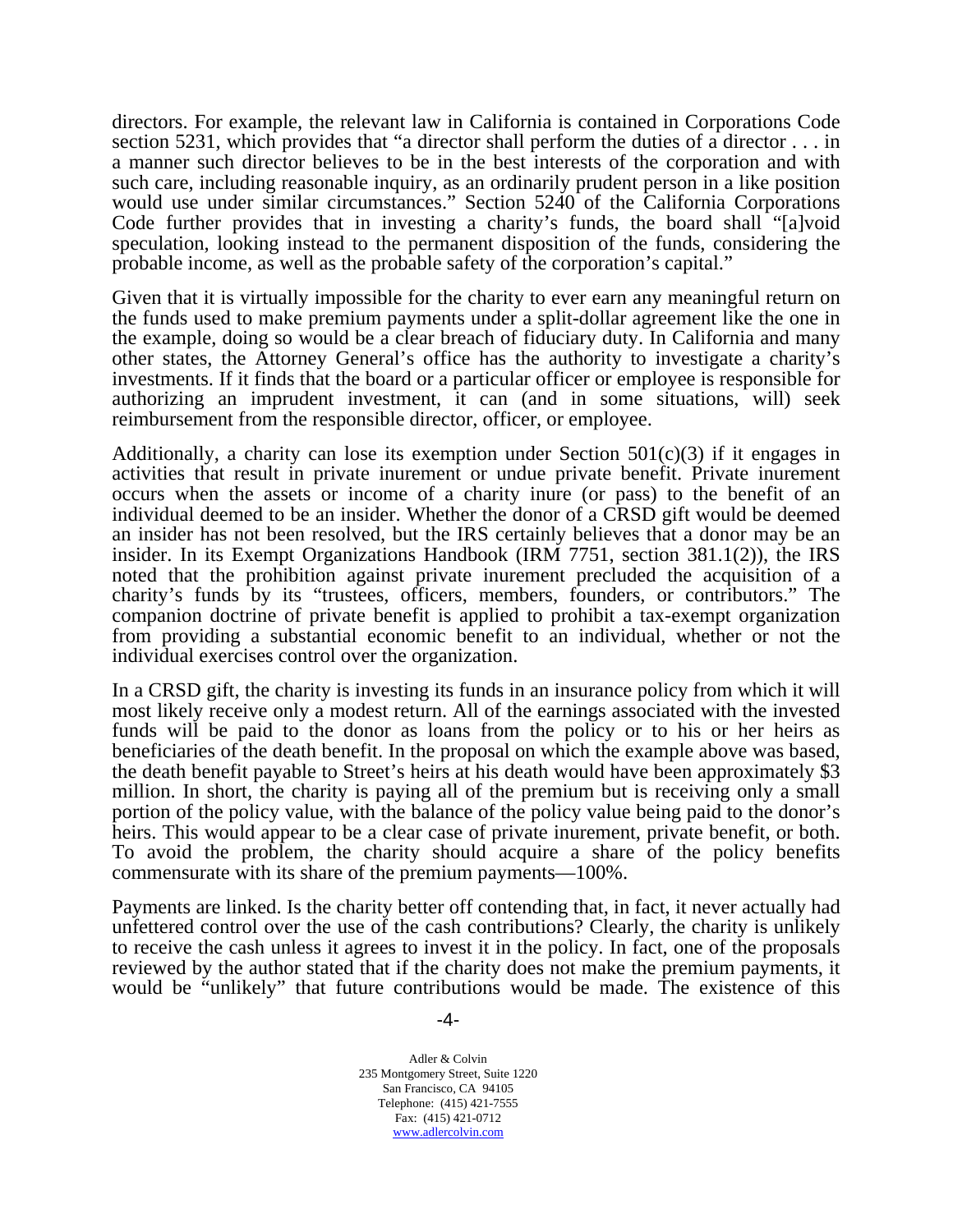understanding might relieve the board of its fiduciary liability and preclude a finding of private inurement or private benefit if the charity can demonstrate that the understanding constituted a legal obligation to pay the premium.

If the charity has an obligation to use the funds to pay premiums, however, it cannot also claim that the funds constitute an unrestricted contribution. The charity in this situation is merely a conduit between the donor and the insurance company. The only benefit that the charity receives is being named as a recipient of policy benefits, payable at some point in the future. Naming a charity as a beneficiary of a life insurance policy is a gift of a partial interest that, under Section  $170(f)(3)$ , does not qualify for a charitable income tax deduction.

Nonetheless, a key element of any CRSD is that the donor can deduct the payments made to the charity and used to pay the premiums. To claim the deduction, Section 170(f)(8) requires the donor to obtain a receipt from the charity acknowledging receipt of the full amount of the cash "contribution." Many CRSD proposals even provide the charity with a sample form of receipt for this purpose. At best, a charity offering such a receipt would be in violation of Section 6115, which requires that the charity disclose on the receipt all return benefits provided to the donor for a contribution and place a value on the return benefit. Disclosing the return benefits provided to the donor (i.e., investment of the funds in a policy primarily benefiting the donor and his family) would make it clear that no deduction is available. Failure to provide a proper receipt can result in the imposition of penalties. At worst, the charity may be liable for knowingly issuing false receipts and thus aiding and abetting tax fraud.

#### ISSUES FACING THE DONOR

In addition to the issues facing a charity participating in a CRSD gift, it is worth mentioning the primary issue facing the donor: What, if any, charitable deduction is generated by a CRSD gift?

The proponents of CRSD gifts argue that the donor is making unrestricted gifts of cash, and is entitled to a full charitable deduction. An alternative view is that the only gift is of a nondeductible interest in the policy death benefit. Which view will prove successful may depend on whether the IRS can employ the step-transaction doctrine to collapse the various elements of the CRSD gift.

One of the leading step-transaction cases in the charitable giving area is the Palmer case, 62 TC 684 (1974), aff'd on other grounds 523 F.2d 1308, 36 AFTR2d 75-5942 (CA-8, 1975). In Palmer, a donor gave shares of his closely held company to his controlled private foundation, and immediately caused the company to redeem the shares. While the redemption was clearly expected, there was no obligation to have the shares redeemed. The Tax Court thus respected the transaction as a gift of appreciated stock followed by a redemption, as opposed to a partial liquidation and gift of cash. The IRS acquiesced to Palmer in Rev. Rul. 78-197, 1978-1 CB 83, setting out a bright-line legal test—whether, at the time of the gift, the donee is legally bound to complete the expected transaction or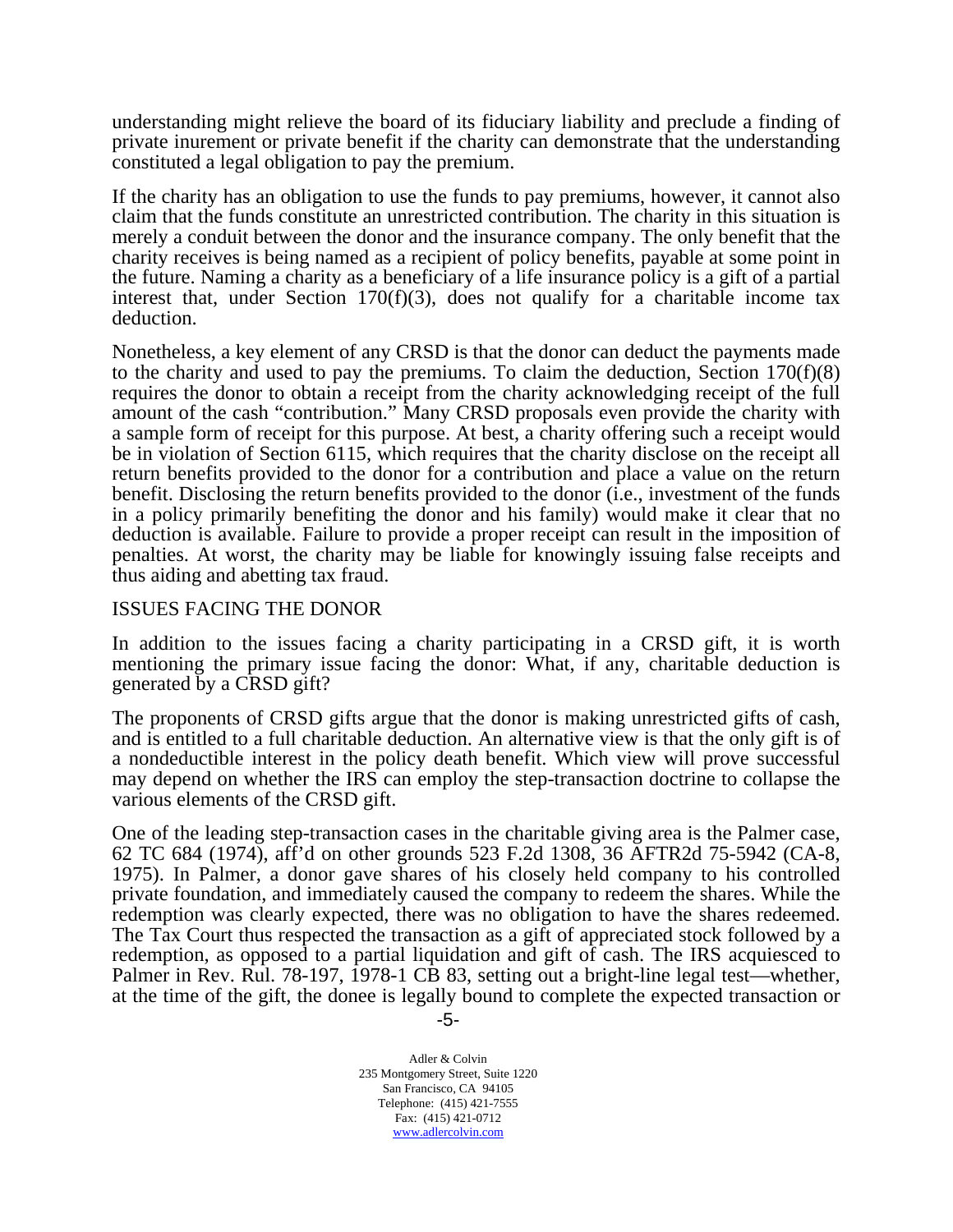can be compelled to do so. Because there is no legal obligation that the charity use the contributions to pay CRSD premiums, Palmer and its progeny would appear to support the donor's claim to a deduction.

Palmer is not without its exceptions, however. In Blake, 967 F.2d 473, 51 AFTR2d 83- 445 (CA-2, 1983), aff'g TCM 1981-597, an individual gave appreciated securities to a charity, which then sold the securities and used the proceeds to purchase a yacht from the donor at a price well in excess of its value. The IRS recharacterized the transaction as a gift of the yacht and a sale by the donor of the securities, arguing that the charity was a mere conduit for the sales proceeds. The Second Circuit sustained the Service's position, holding that the charity was legally obligated to purchase the yacht. More important, it also held that, even if the charity were not obligated to purchase the yacht, the fact that the transactions were undertaken according to an understanding arrived at in advance was sufficient. As the court noted, what distinguishes Blake from Palmer is that Blake did not merely expect that the charity would sell the donated property, but expected that the donated property (or its sales proceeds) would be immediately returned to him.

In a CRSD gift, the donated cash is invested in an asset (the insurance policy) that is wholly owned by the donor. Additionally, the donor has access to the value of the policy via a loan. It would not be unexpected for the IRS to argue that the donated cash was, in essence, returned to the donor, and that Blake is the applicable law.

Several proposals that the author has reviewed have acknowledged that there is a risk that a donor's income tax deductions may be denied. The result would, of course, be an understatement of tax, triggering additional tax plus interest. In addition, the penalty provisions of Section 6662 could apply if the understatement is large enough and the donor cannot demonstrate substantial authority for the reporting position.

Even those CRSD proposals that acknowledge the income tax risk fail to mention another potentially more devastating risk—the loss of the donor's gift tax deduction. Section  $2522(c)(2)$  denies a gift tax deduction for gifts of partial interests, similar to the Section 170(f) restrictions applicable to income tax deductions. Imagine the reaction of a donor who discovers not only that he or she gets no income tax deduction for his or her "contribution," but owes gift tax on it as well.

#### **CONCLUSION**

For CRSD gifts (and most other gifts as well), the charity should not pay the legal fees of the donor's counsel. Payment of these fees even further reduces the charity's return, as well as raising additional quid pro quo issues.

The charity should agree to participate in a CRSD gift only if it makes clear to the donor that (1) it does not consider itself bound to pay any premiums and (2) the board will evaluate its options for the investment of the contributed funds as part of its overall investment strategy, consistent with its fiduciary obligations.

-6-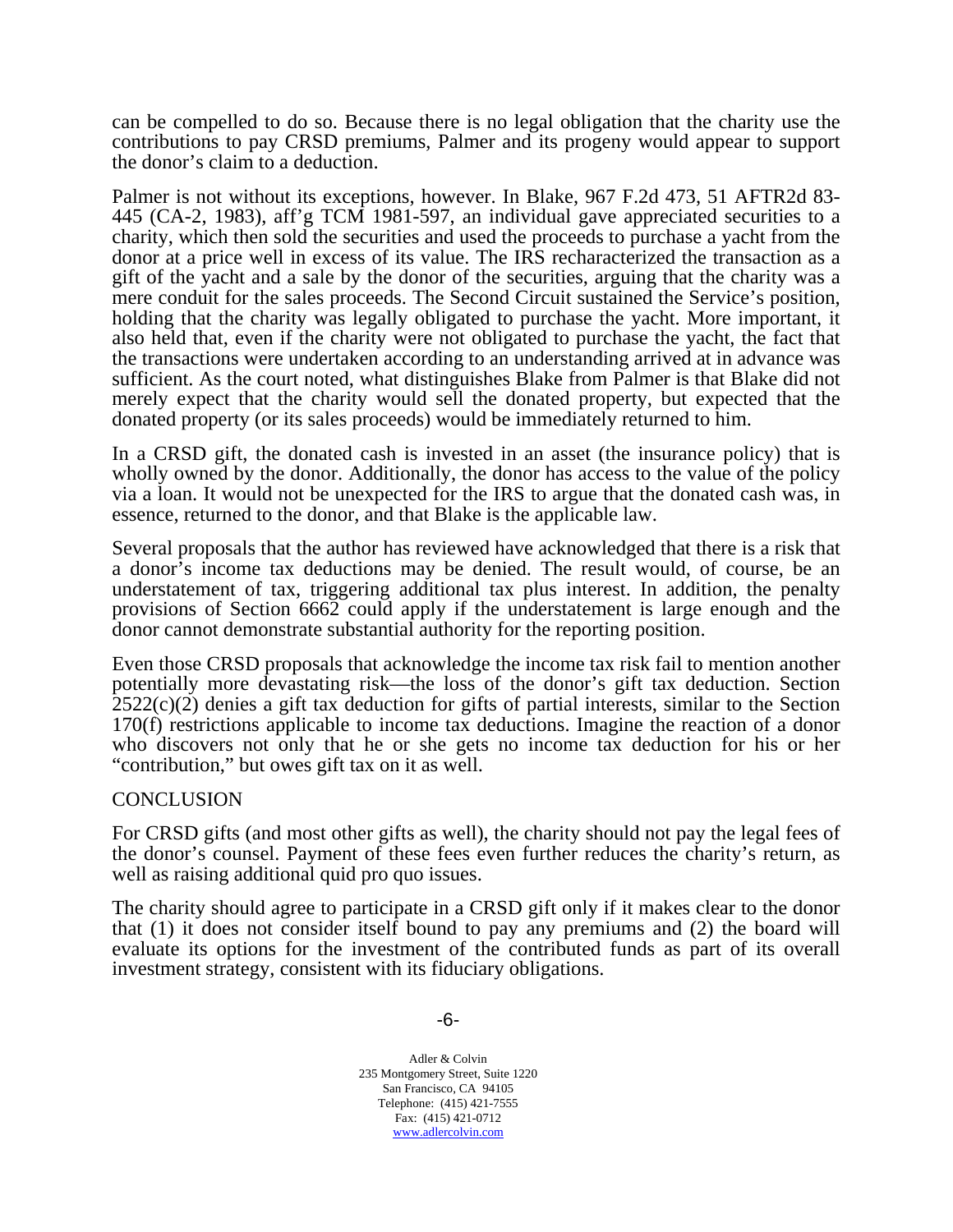If, despite this warning, the charity actually receives a CRSD gift, it should seriously consider pursuing an alternative investment. Additionally, the charity must issue a receipt that accurately reflects what it receives. If the funds are not used to pay the policy premium, the receipt can appropriately reflect an unrestricted gift of cash. If the charity pays the policy premium, however, the receipt should reflect a nondeductible gift.

Charities that have already accepted a CRSD gift need to evaluate the propriety of the investment and whether the charity is willing to continue sending receipts reflecting a gift of cash. The charity should review the split-dollar agreement to determine what its obligations are and the process, if any, for terminating the arrangement. As an alternative to terminating the arrangement, the charity may be able to assign its interest under the split-dollar agreement back to the donor or his related entity.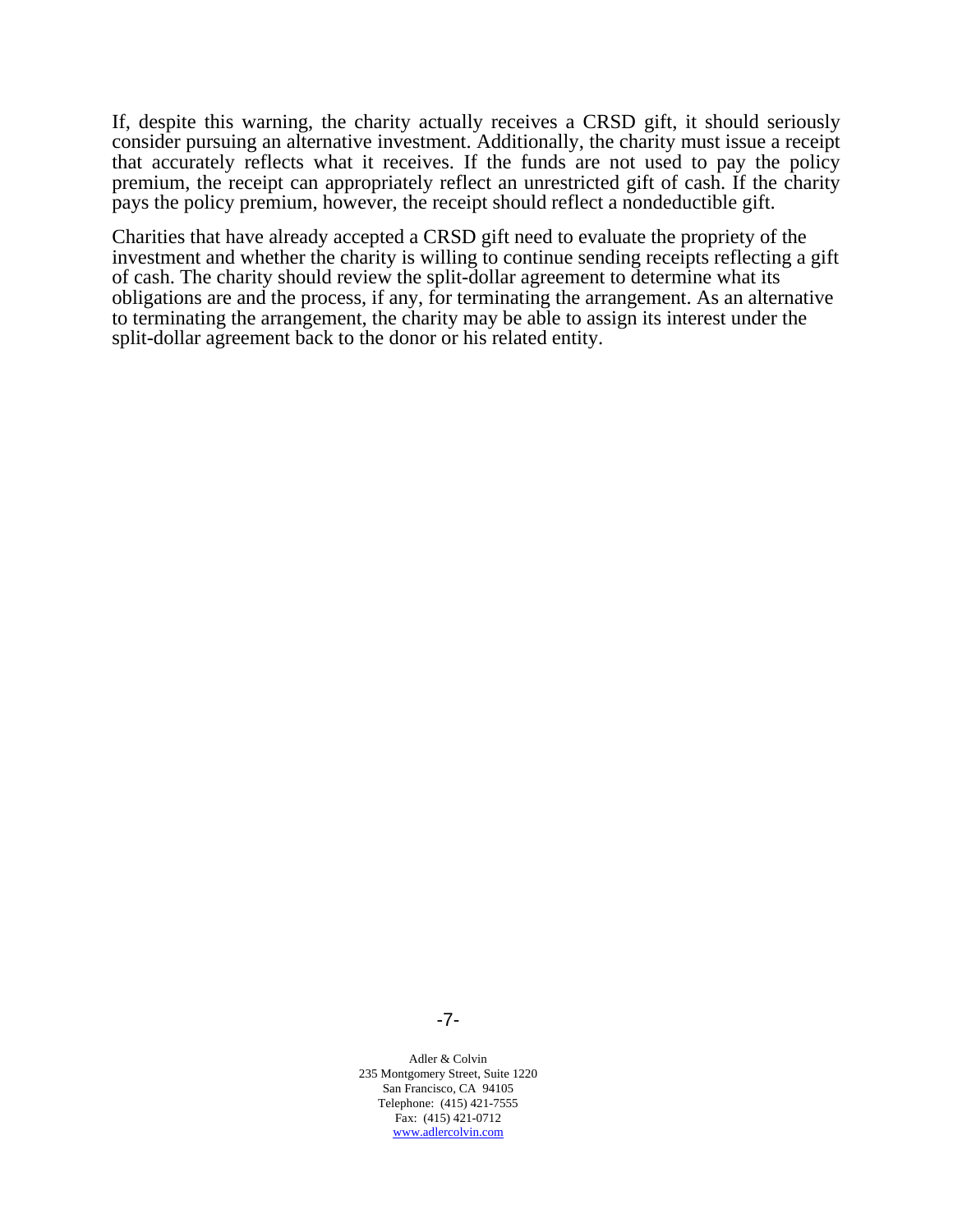|                  | Donor                                    | Charity             |                  |                  |                  | Individual |                  |  |
|------------------|------------------------------------------|---------------------|------------------|------------------|------------------|------------|------------------|--|
|                  | Charitable<br>Year Cash Donation Premium | Unearned<br>Account | Death<br>Benefit | Total<br>Benefit | Payment          | Premium    | Death<br>Benefit |  |
| $\mathbf{1}$     | \$50,806                                 | \$48,160            | \$500,000        | \$548,160        | $\boldsymbol{0}$ | \$         | 504,549          |  |
| $\mathfrak{2}$   | \$50,806                                 | \$96,118            | \$500,000        | \$596,118        | $\boldsymbol{0}$ | \$         | 514,341          |  |
| $\mathfrak{Z}$   | \$50,806                                 | \$143,850           | \$500,000        | \$643,850        | $\boldsymbol{0}$ | \$         | 529,619          |  |
| $\overline{4}$   | \$50,806                                 | \$191,342           | \$500,000        | \$691,342        | $\boldsymbol{0}$ | \$         | 550,874          |  |
| 5                | $\boldsymbol{0}$                         | \$187,759           | \$500,000        | \$687,759        | $\boldsymbol{0}$ | \$         | 573,825          |  |
| 6                | $\boldsymbol{0}$                         | \$183,887           | \$500,000        | \$683,887        | $\boldsymbol{0}$ | \$         | 598,617          |  |
| $\boldsymbol{7}$ | $\boldsymbol{0}$                         | \$179,700           | \$500,000        | \$679,700        | $\boldsymbol{0}$ | \$         | 625,335          |  |
| 8                | $\boldsymbol{0}$                         | \$175,168           | \$500,000        | \$675,168        | $\boldsymbol{0}$ | \$         | 654,137          |  |
| 9                | $\boldsymbol{0}$                         | \$170,258           | \$500,000        | \$670,258        | $\boldsymbol{0}$ | \$         | 685,172          |  |
| 10               | $\boldsymbol{0}$                         | \$164,937           | \$500,000        | \$664,937        | $\boldsymbol{0}$ | \$         | 718,597          |  |
| 11               | $\boldsymbol{0}$                         | \$159,166           | \$500,000        | \$659,166        | $\boldsymbol{0}$ | \$         | 754,603          |  |
| 12               | $\boldsymbol{0}$                         | \$152,904           | \$500,000        | \$652,904        | $\boldsymbol{0}$ | \$         | 793,383          |  |
| 13               | $\boldsymbol{0}$                         | \$146,108           | \$500,000        | \$646,108        | $\boldsymbol{0}$ | \$         | 835,122          |  |
| 14               | $\boldsymbol{0}$                         | \$138,733           | \$500,000        | \$638,733        | $\boldsymbol{0}$ | \$         | 880,045          |  |
| 15               | $\boldsymbol{0}$                         | \$130,719           | \$500,000        | \$630,719        | $\boldsymbol{0}$ | \$         | 928,398          |  |
| 16               | $\boldsymbol{0}$                         | \$122,012           | \$500,000        | \$622,012        | $\boldsymbol{0}$ | \$         | 980,398          |  |
| 17               | $\boldsymbol{0}$                         | \$112,549           | \$500,000        | \$612,549        | $\boldsymbol{0}$ |            | \$1,036,329      |  |
| 18               | $\boldsymbol{0}$                         | \$102,259           | \$500,000        | \$602,259        | $\boldsymbol{0}$ |            | \$1,096,474      |  |
| 19               | $\boldsymbol{0}$                         | 91,074<br>\$        | \$500,000        | \$591,074        | $\boldsymbol{0}$ |            | \$1,161,112      |  |
| 20               | $\boldsymbol{0}$                         | 78,902<br>\$        | \$500,000        | \$578,902        | $\boldsymbol{0}$ |            | \$1,230,563      |  |

Exhibit I: Details of the CRSD Plan in the Example on Page 2.

-8-